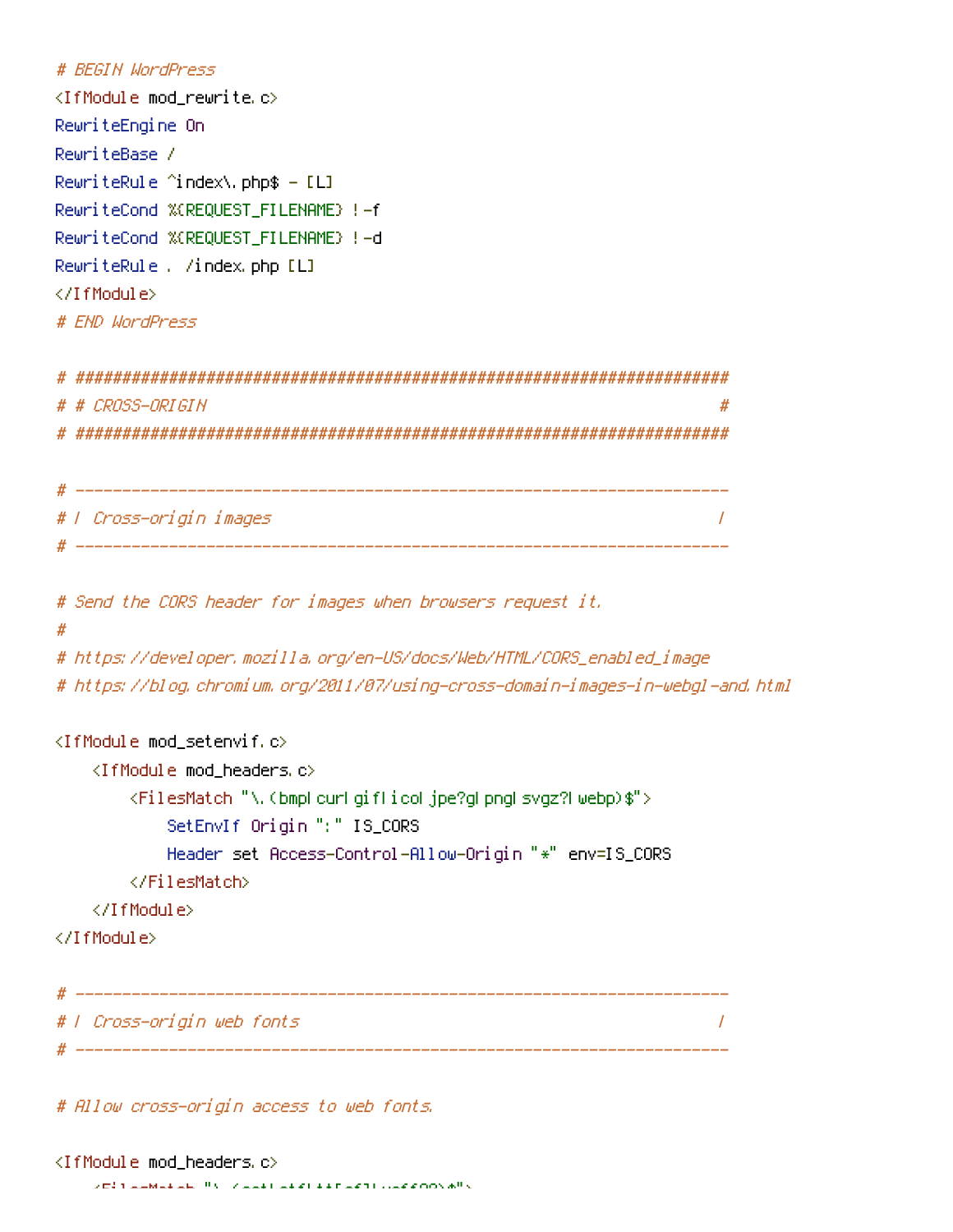```
Knilesmatch A. Ceotroth ttlchirworr277% >
   Header set Access-Control-Allow-Origin "*"
 </FilesMatch>
</IfModule>
# ERRORS
# | Error prevention
# Disable the pattern matching based on filenames.
```
 $#$ 

 $\prime$ 

#### $#$

# This setting prevents Apache from returning a 404 error as the result # of a rewrite when the directory with the same name does not exist. #

# https://httpd.apache.org/docs/current/content-negotiation.html#multiviews

#### Options -MultiViews

# # INTERNET EXPLORER # 

```
1 Document modes
                   \prime
```

```
# Force Internet Explorer 8/9/10 to render pages in the highest mode
# available in the various cases when it may not.
#
# https://hsivonen.fi/doctype/#ie8
#
# (!) Starting with Internet Explorer 11, document modes are deprecated.
# If your business still relies on older web apps and services that were
# designed for older versions of Internet Explorer, you might want to
# consider enabling `Enterprise Mode` throughout your company.
# https://msdn.microsoft.com/en-us/library/ie/bq182625.aspx#docmode
            Contractor
```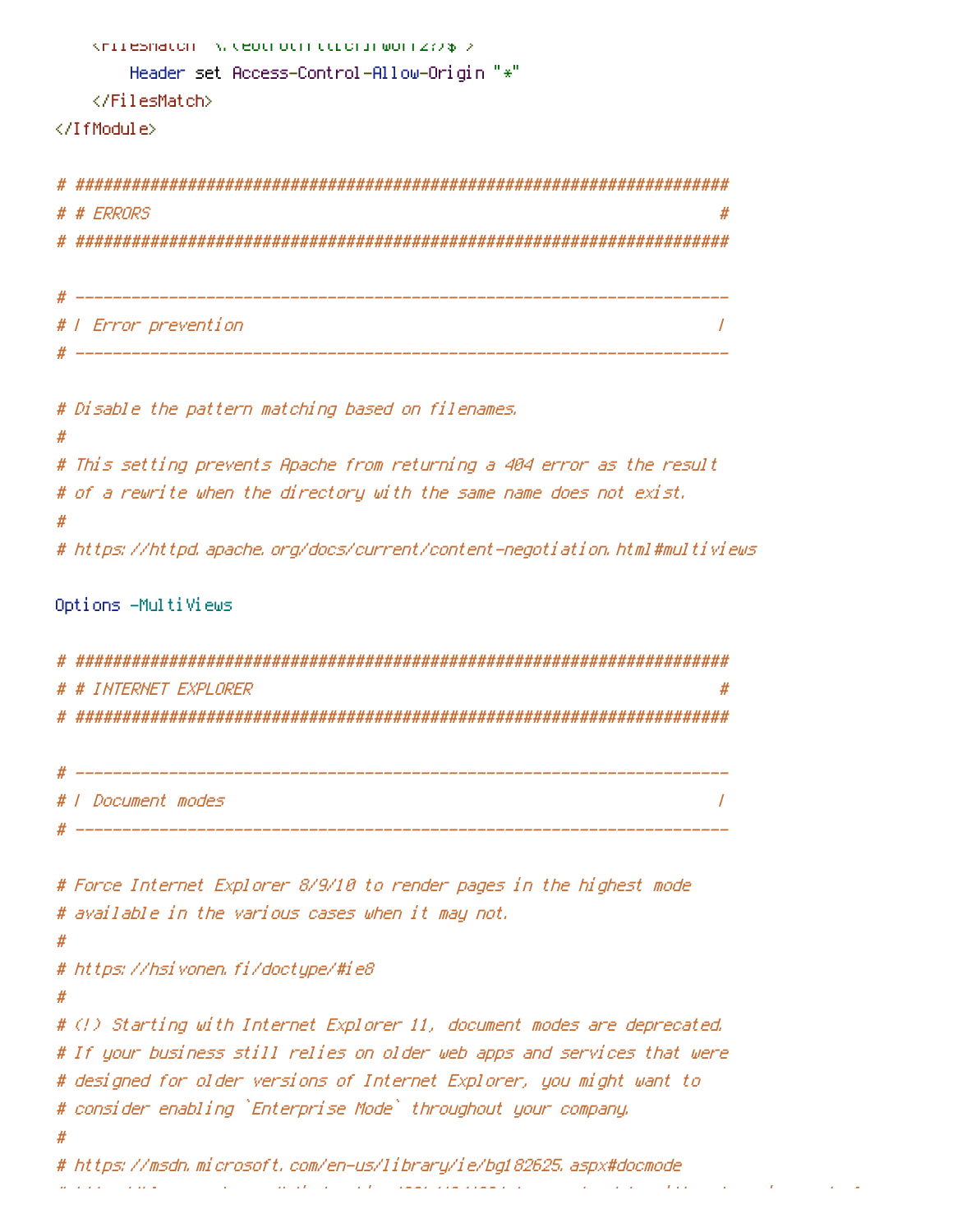# http://blogs.msdn.com/b/ie/archive/2014/04/02/stay-up-to-date-with-enterprise-mode-forinternet-explorer-11. aspx

<IfModule mod\_headers.c>

Header set X-UA-Compatible "IE=edge"

# `mod\_headers` cannot match based on the content-type, however, # the `X-UA-Compatible` response header should be send only for # HTML documents and not for the other resources.

KFilesMatch "\.

(appcachel atoml bbawl bmpl crxl cssl curl eotl f4D abpv]l flvl geojsonl gifl htcl i col jpe?  $qI$  jsl json $(1d)$ ?

```
Im4Eav]ImanifestImapLmp4LoexLogEagv]LopusLotfLpdfLpngLrdfLrssLsafariextzLsvgz?
I swfl topojsonLttEcfJLtxtLvcardLvcfLvttLwebappLwebEmpILwebmanifestLwoff2?LxLocLxmlLxpi)$">
```
Header unset X-UA-Compatible

</FilesMatch>

 $\langle$ /IfModule $\rangle$ 

```
-

# # MEDIA TYPES AND CHARACTER ENCODINGS
                  #
-
```

| # |                 |
|---|-----------------|
|   | # / Media types |
| # |                 |

```
# Serve resources with the proper media types (f.k.a. MIME types).
#
# https://www.iana.org/assignments/media-types/media-types.xhtml
```
# https://httpd.apache.org/docs/current/mod/mod\_mime.html#addtype

<IfModule mod\_mime.c>

#### # Data interchange

| AddType application/atom+xml | atom              |
|------------------------------|-------------------|
| AddType application/json     | json map topojson |
| AddType application/ld+json  | jsonld            |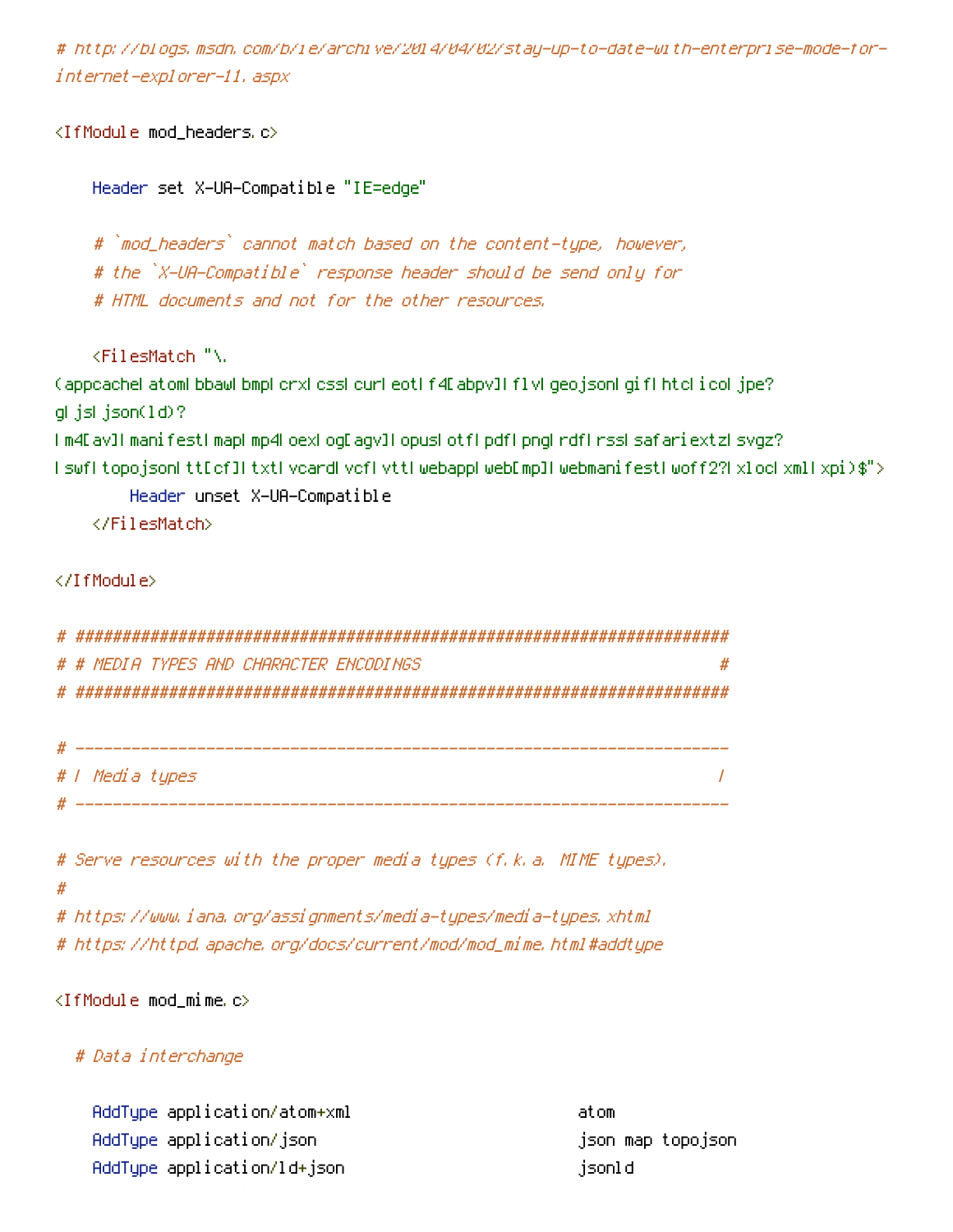| AddType application/rss+xml      | rss.    |  |
|----------------------------------|---------|--|
| AddType application/vnd.geo+json | geojson |  |
| AddType application/xml          | rdf xml |  |

# # JavaScript

# Normalize to standard type. # https://tools.ietf.org/html/rfc4329#section-7.2

| AddType application/javascript |  |
|--------------------------------|--|
|                                |  |

#### js.

### # Manifest files

| AddType application/manifest+ison           | webmanifest |
|---------------------------------------------|-------------|
| AddType application/x—web—app—manifest+json | webapp      |
| AddType text/cache—manifest                 | appcache    |

## # Media files

| AddType audio/mp4     | f4a f4b m4a     |
|-----------------------|-----------------|
| AddType audio/ogg     | oga ogg opus    |
| AddType image/bmp     | <b>bmp</b>      |
| AddType image/svg+xml | SVQ SVQZ        |
| AddTupe image/webp    | webp            |
| AddType video/mp4     | f4v f4p m4v mp4 |
| AddType video/ogg     | ogy             |
| AddTupe video/webm    | webm            |
| AddTupe video/x-flv   | fl v            |

# Serving `.ico` image files with a different media type # prevents Internet Explorer from displaying then as images: # https://github.com/h5bp/html5boilerplate/commit/37b5fec090d00f38de64b591bcddcb205aadf8ee

AddType image/x-icon

cur ico

### # Web fonts

| AddType application/font-woff         | liinf f    |
|---------------------------------------|------------|
| AddType application/font-woff2        | liinf f 2. |
| AddType application/vnd.ms-fontobject | ent.       |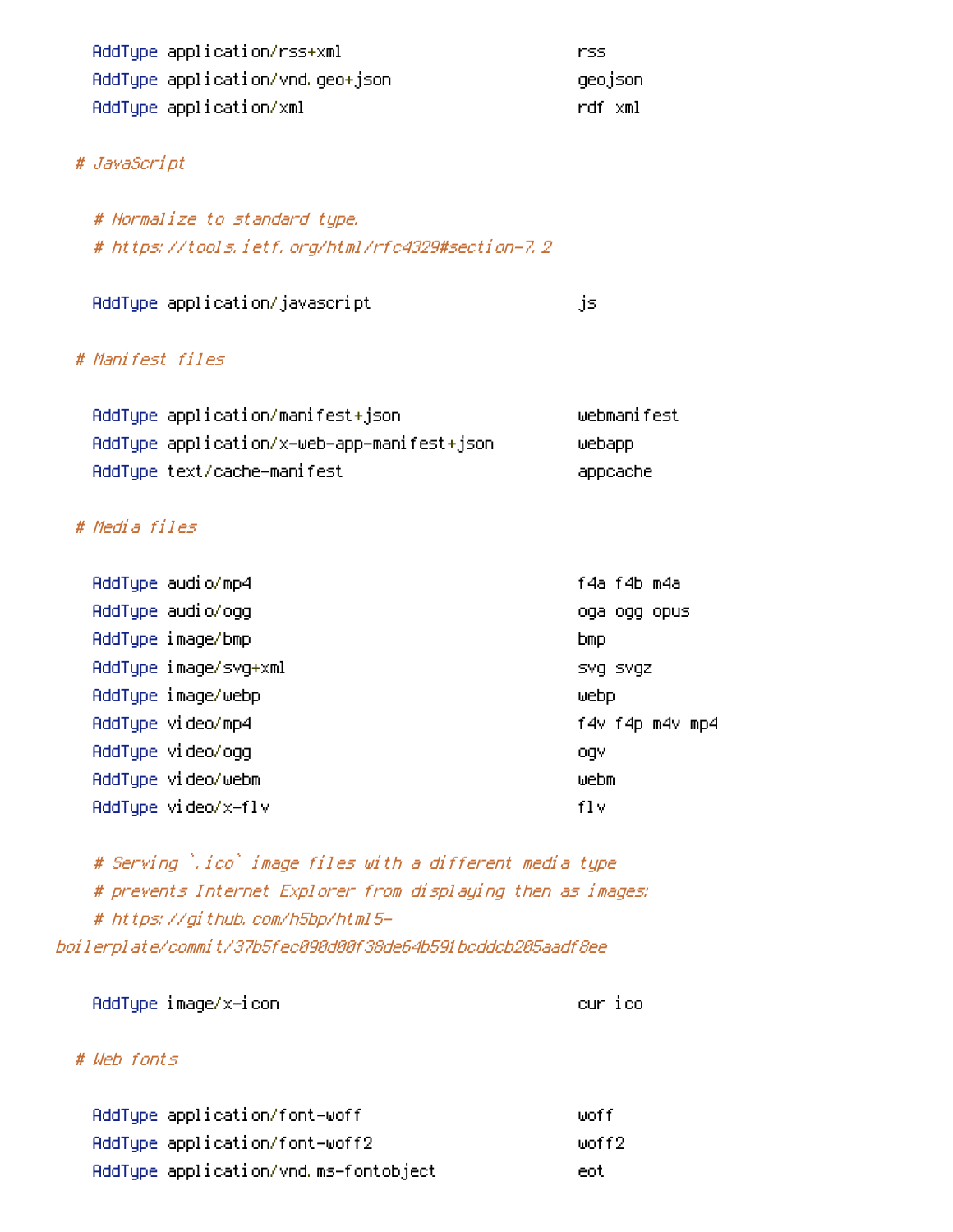# Browsers usually ignore the font media types and simply sniff # the bytes to figure out the font type. # https://mimesniff.spec.whatwg.org/#matching-a-font-type-pattern  $#$ # However, Blink and WebKit based browsers will show a warning # in the console if the following font types are served with any # other media types.

| AddType application/x-font-ttf | tte ttf |
|--------------------------------|---------|
| AddType font/opentype          | nt f    |

#### # Other

| AddType application/octet-stream       | safariextz |
|----------------------------------------|------------|
| AddTupe application/x-bb-appworld      | bbaw       |
| AddType application/x-chrome-extension | crx.       |
| AddType application/x-opera-extension  | oex        |
| AddType application/x-xpinstall        | xpi        |
| AddTupe text/vcard                     | veard vef  |
| AddType text/vnd.rim.location.xloc     | xl oc      |
| AddTupe text/vtt                       | vtt        |
| AddTupe text/x-component               | htc        |

### </IfModule>

| #   |                         |  |
|-----|-------------------------|--|
|     | # / Character encodings |  |
| -44 |                         |  |

```
# Serve all resources labeled as `text/html` or `text/plain`
# with the media type `charset` parameter set to `UTF-8`.
## https://httpd.apache.org/docs/current/mod/core.html#adddefaultcharset
```
#### AddDefaultCharset utf-8

# Serve the following file types with the media type `charset` # parameter set to `UTF-8`.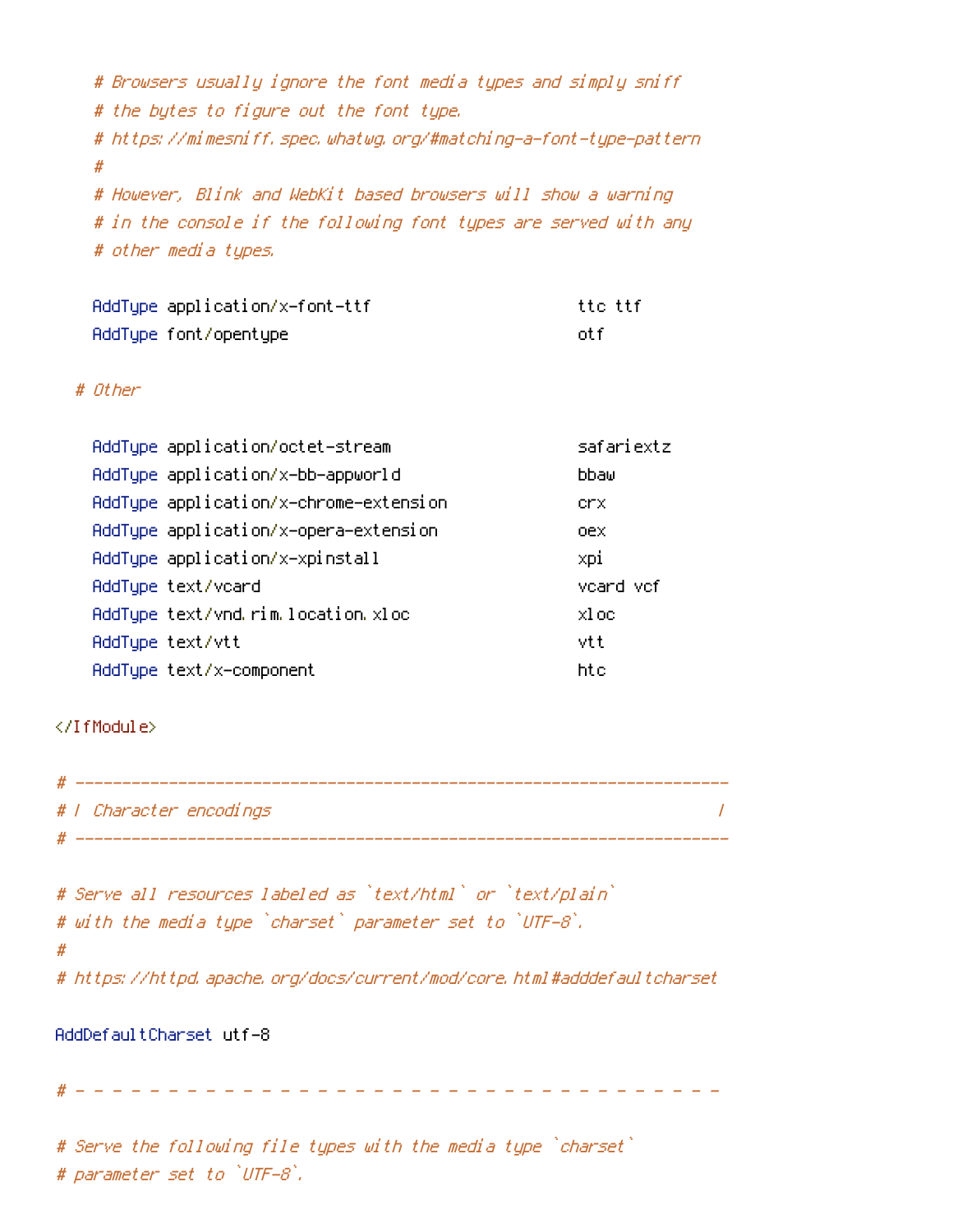#

# https://httpd.apache.org/docs/current/mod/mod\_mime.html#addcharset

```
<IfModule mod_mime.c>
   AddCharset utf-8, atom \
                 .bbaw ∖
                 , css \lambda,qeojson ∖
                 , js N
                 , json N
                 , jsonld \
                 . manifest \setminus, \mathsf{rdf} \, \setminus, rss \lambda, topojson \
                 , vtt N
                 , webapp \
                 .webmanifest \
                 .xloc \
                 . \times m1</IfModule>
# # REWRITES
                                                            #_______________
                   # | Rewrite engine
                                                            \prime__________________
                      # (1) Turn on the rewrite engine (this is necessary in order for
     the `RewriteRule` directives to work).
#
#
     https://httpd.apache.org/docs/current/mod/mod_rewrite.html#RewriteEngine
#
#
# (2) Enable the `FollowSymLinks` option if it isn't already.
#
     https://httpd.apache.org/docs/current/mod/core.html#options
#
#
# (3) If your web host doesn't allow the `FollowSymlinks` option,
     you need to comment it out or remove it, and then uncomment
#
```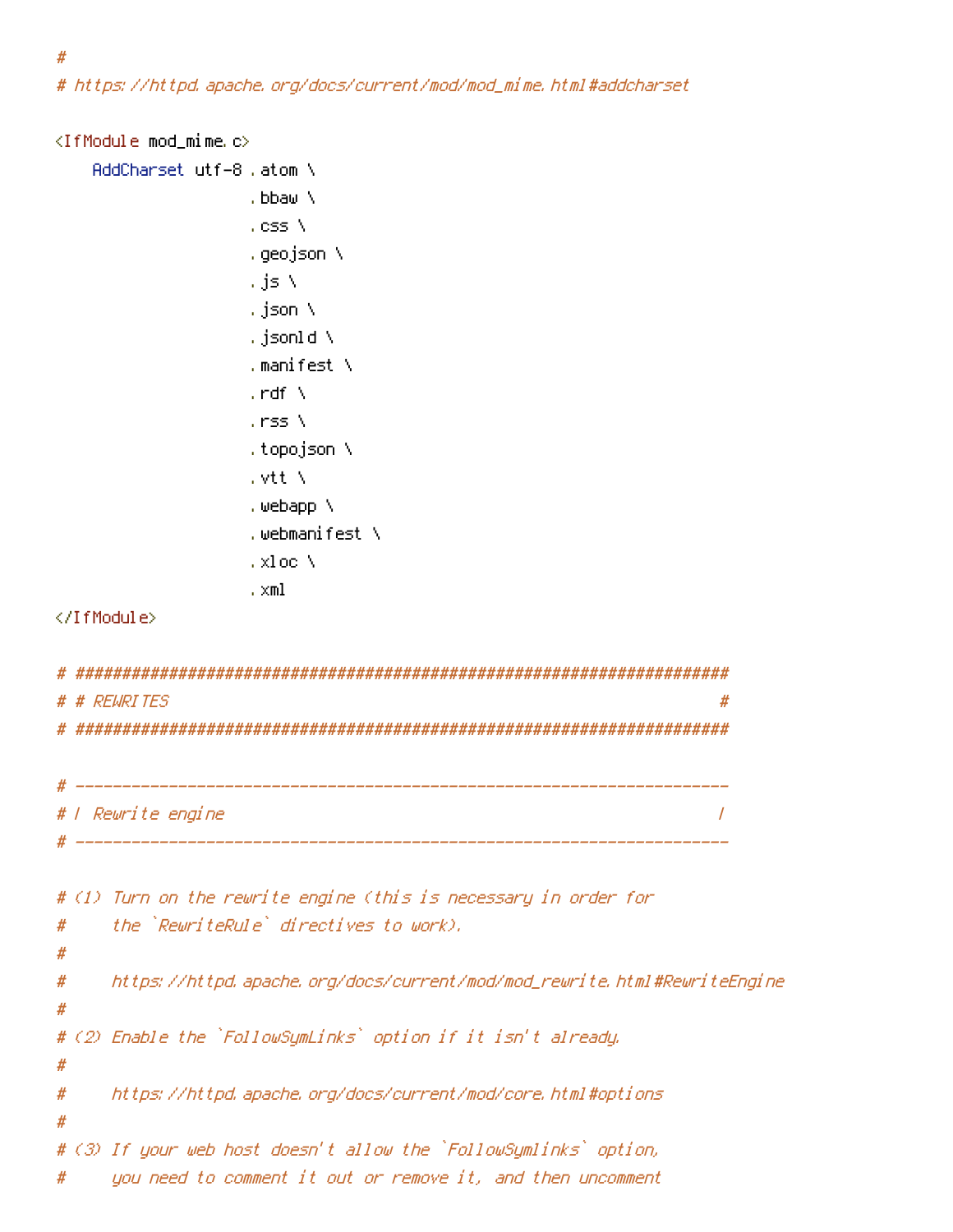```
the `Options +SumLinksIfOwnerMatch` line (4), but be aware
##of the performance impact.
#
#https://httpd.apache.org/docs/current/misc/perf-tuning.html#symlinks
#
# (4) Some cloud hosting services will require you set `RewriteBase`.
#https://www.rackspace.com/knowledge_center/frequently-asked-question/why-is-
#modrewrite-not-working-on-my-site
      https://httpd.apache.org/docs/current/mod/mod_rewrite.html#rewritebase
##
# (5) Depending on how your server is set up, you may also need to
      use the `RewriteOptions` directive to enable some options for
#
      the rewrite engine.
#
#
      https://httpd.apache.org/docs/current/mod/mod_rewrite.html#rewriteoptions
#
#
# (6) Set %(ENV:PROTO) variable, to allow rewrites to redirect with the
      appropriate schema automatically (http or https).
#
```

```
<IfModule mod_rewrite.c>
```
# $(1)$ RewriteEngine On

#  $(2)$ Options +FollowSumlinks

#  $(3)$ # Options +SymLinksIfOwnerMatch

#  $(4)$ # RewriteBase /

#  $(5)$ # RewriteOptions <options>

## #  $(6)$

RewriteCond %(HTTPS) =on RewriteRule ^ – [env=proto: https] RewriteCood %(HIIPS) !=on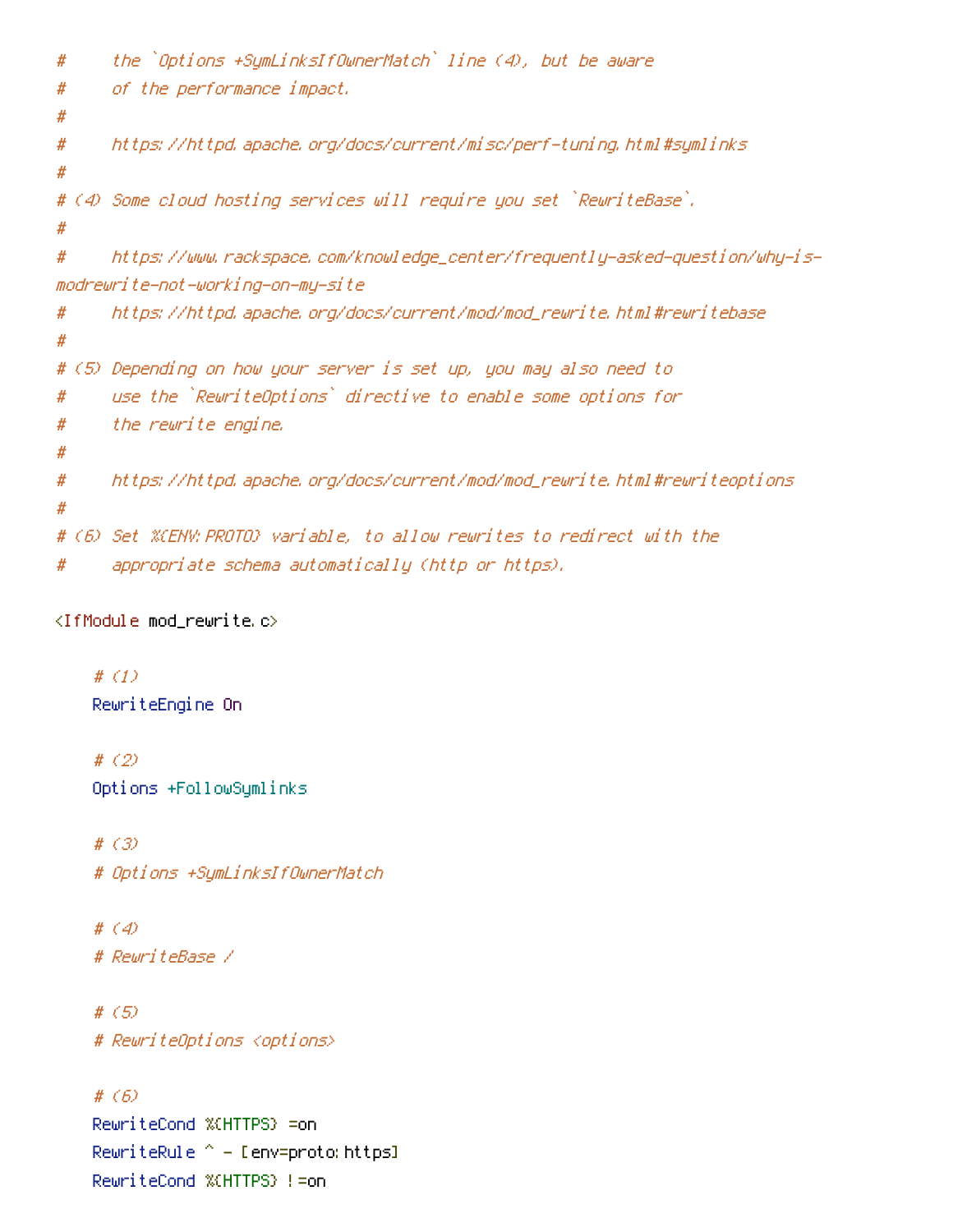```
RewriteRule ^ - [env=proto: http]
```
### </IfModule>

```
# I Suppressing / Forcing the `www.` at the beginning of URLs =
                                                        \overline{\phantom{a}}# The same content should never be available under two different
# URLs, especially not with and without `www.` at the beginning.
# This can cause SEO problems (duplicate content), and therefore,
# you should choose one of the alternatives and redirect the other
# one.
## By default `Option 1` (no `www.`) is activated.
# http://no-www.org/faq.php?q=class_b
#
# If you would prefer to use `Option 2`, just comment out all the
# lines from `Option 1` and uncomment the ones from `Option 2`.
#
# (!) NEVER USE BOTH RULES AT THE SAME TIME!
# Option 1: rewrite www.example.com + example.com
<IfModule mod rewrite.c>
   RewriteEngine On
   RewriteCond %(HTTPS) != on
   RewriteCond %(HTTP HOST) ^www\.(,+)$ [NC]
   </IfModule>
 # Option 2: rewrite example.com + www.example.com
#
# Be aware that the following might not be a good idea if you use "real"
# subdomains for certain parts of your website.
```
# <IfModule mod rewrite.c>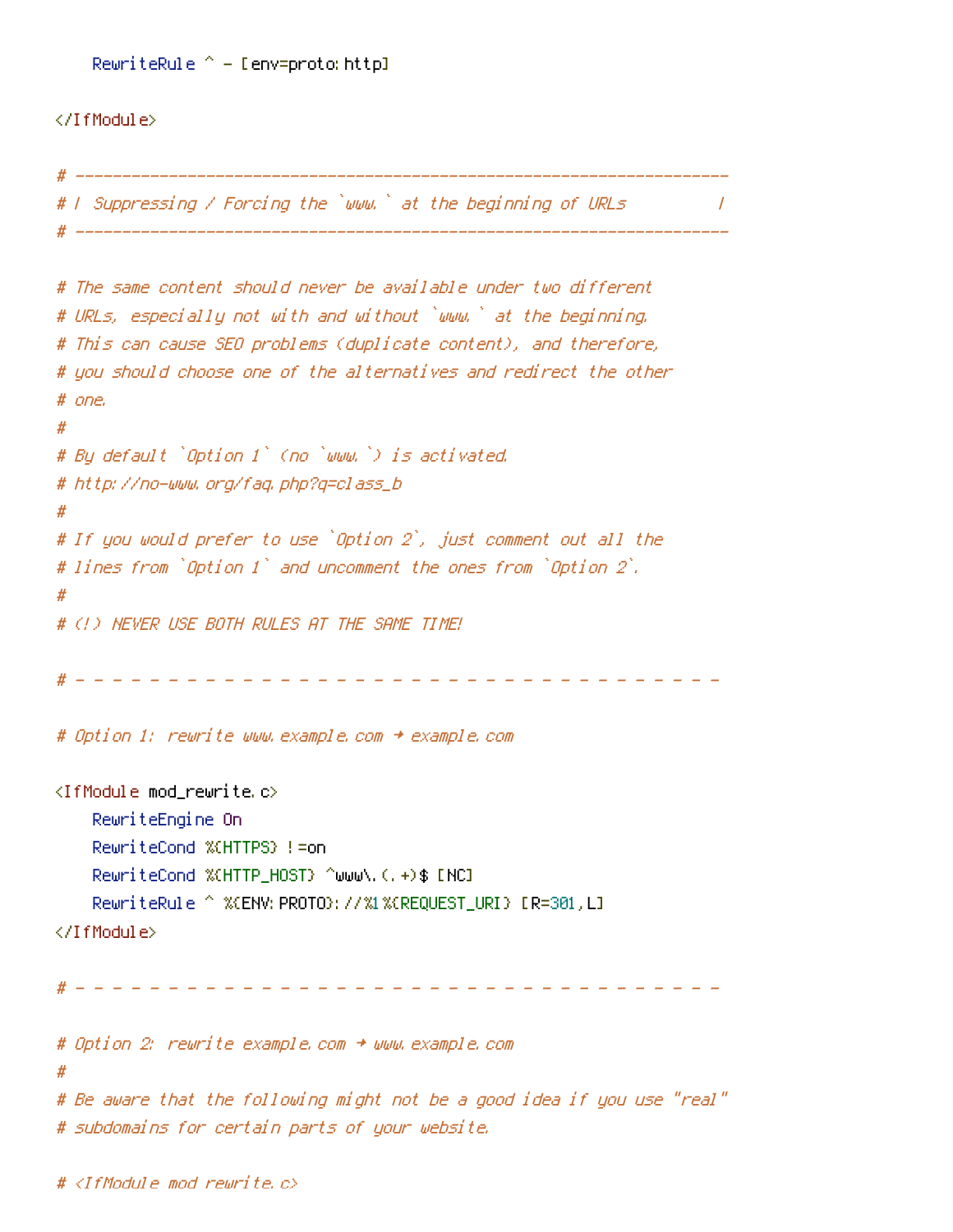```
and a communities of the sense of the sense of the sense of
   RewriteEngine On
#
    RewriteCond %(HTTPS) !=on
#
    ReuriteCond %CHTTP_HOST} ! ^www\, [NC]
#
    ReuriteCond %(SERVER_ADDR) !=127.8.8.1
#
    ReuriteCond %(SERVER_ADDR) !=::1
#
    #
\# </IfModule>
 # # SECURITY
# | File access
                                                       \prime# Block access to directories without a default document.
#
# You should leave the following uncommented, as you shouldn't allow
# anyone to surf through every directory on your server (which may
# includes rather private places such as the CMS's directories).
<IfModule mod_autoindex.c>
   Options -Indexes
</IfModule>
 # Block access to all hidden files and directories with the exception of
# the visible content from within the `/.well-known/` hidden directory.
#
# These types of files usually contain user preferences or the preserved
# state of an utility, and can include rather private places like, for
# example, the `.git` or `.svn` directories.
#
# The "/.well-known/" directory represents the standard (RFC 5785) path
# prefix for "well-known locations" (e.g.: `/.well-known/manifest.json`,
# `/.well-known/keybase.txt`), and therefore, access to its visible
# content should not be blocked.
```
https://www.mpot.pet/blog/9818/8d/87/well-known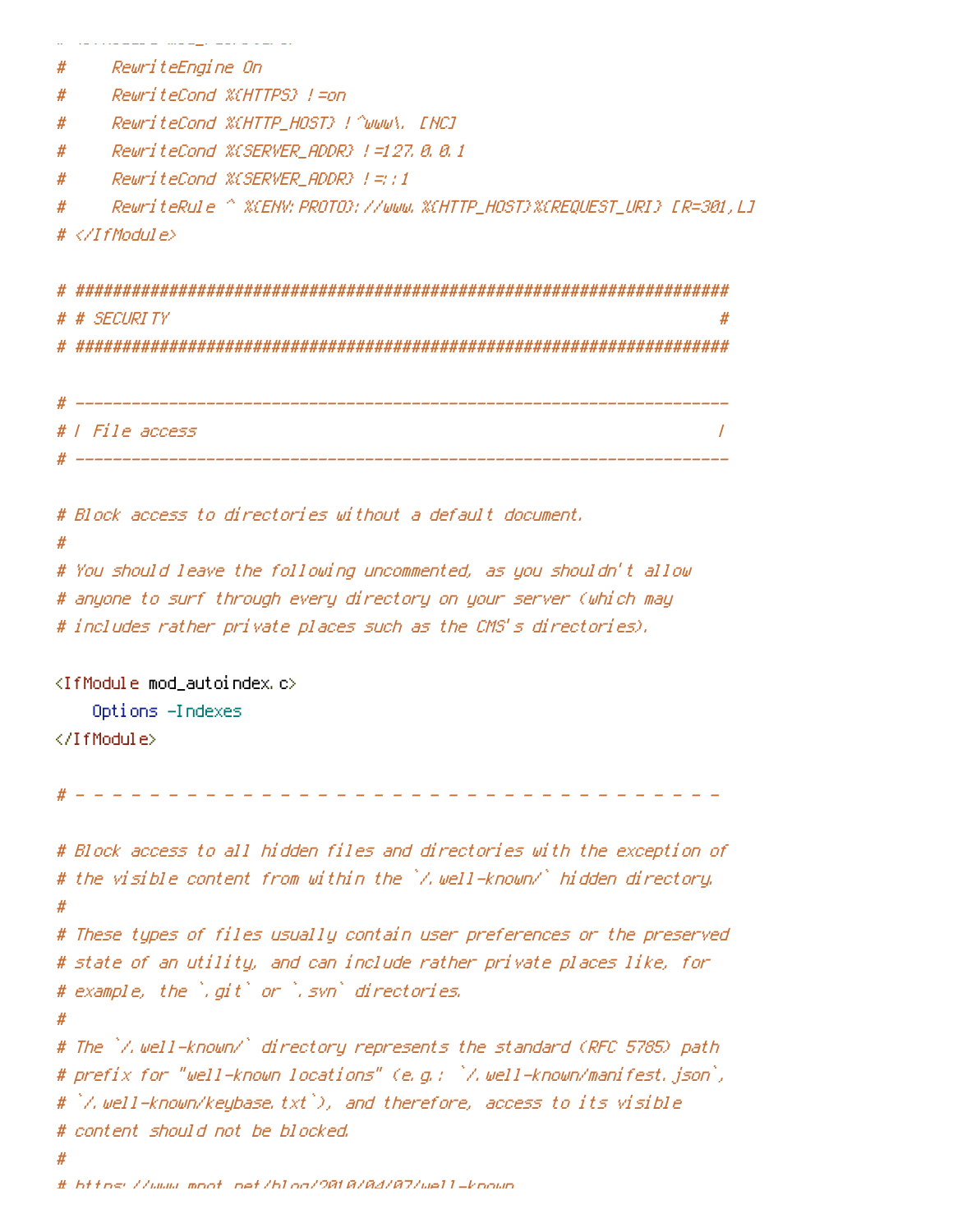.<br>בושטרות - בבשט לה שששה וודוסינה רוכבת בין סקר בכם כת כיודים הרשכבו - אדונישור

# https://tools.ietf.org/html/rfc5785

<IfModule mod\_rewrite <mark>c></mark> RewriteEngine On RewriteCond %(REQUEST\_URI) "!(^I/)\.well-known/([^./]+./?)+\$" [NC] RewriteCond %(SCRIPT\_FILENAME) -d [OR] RewriteCond %(SCRIPT\_FILENAME) -f RewriteRule " $($   $\uparrow$   $/$   $\rangle$   $\setminus$  "  $-$  [F]

</IfModule>

Ħ

- - - - - - - - - - - - - - - - - - - - - - - - - - - - - - - - - - - # Block access to files that can expose sensitive information.  $#$ # By default, block access to backup and source files that may be

# left by some text editors and can pose a security risk when anyone # has access to them.

# http://feross.org/cmsploit/

 $\boldsymbol{\#}$ # (!) Update the `<FilesMatch>` regular expression from below to # include any files that might end up on your production server and # can expose sensitive information about your website. These files may # include: configuration files, files that contain metadata about the # project (e.g.: project dependencies), build scripts, etc..

(FilesMatch "(^#,\*#L\,(bakLconfLdistLflaLin[ci]LlogLpsdLshLsqlLsw[op])[^)\$">

```
# Apache \leq 2, 3
-
-
 /	69=	

   Order allow, deny
   Deny from all
   Satisfy All
</IfModule>
```

```
# Apache \geq 2,3<IfModule mod_authz_core.c>
    Require all denied
</IfModule>
```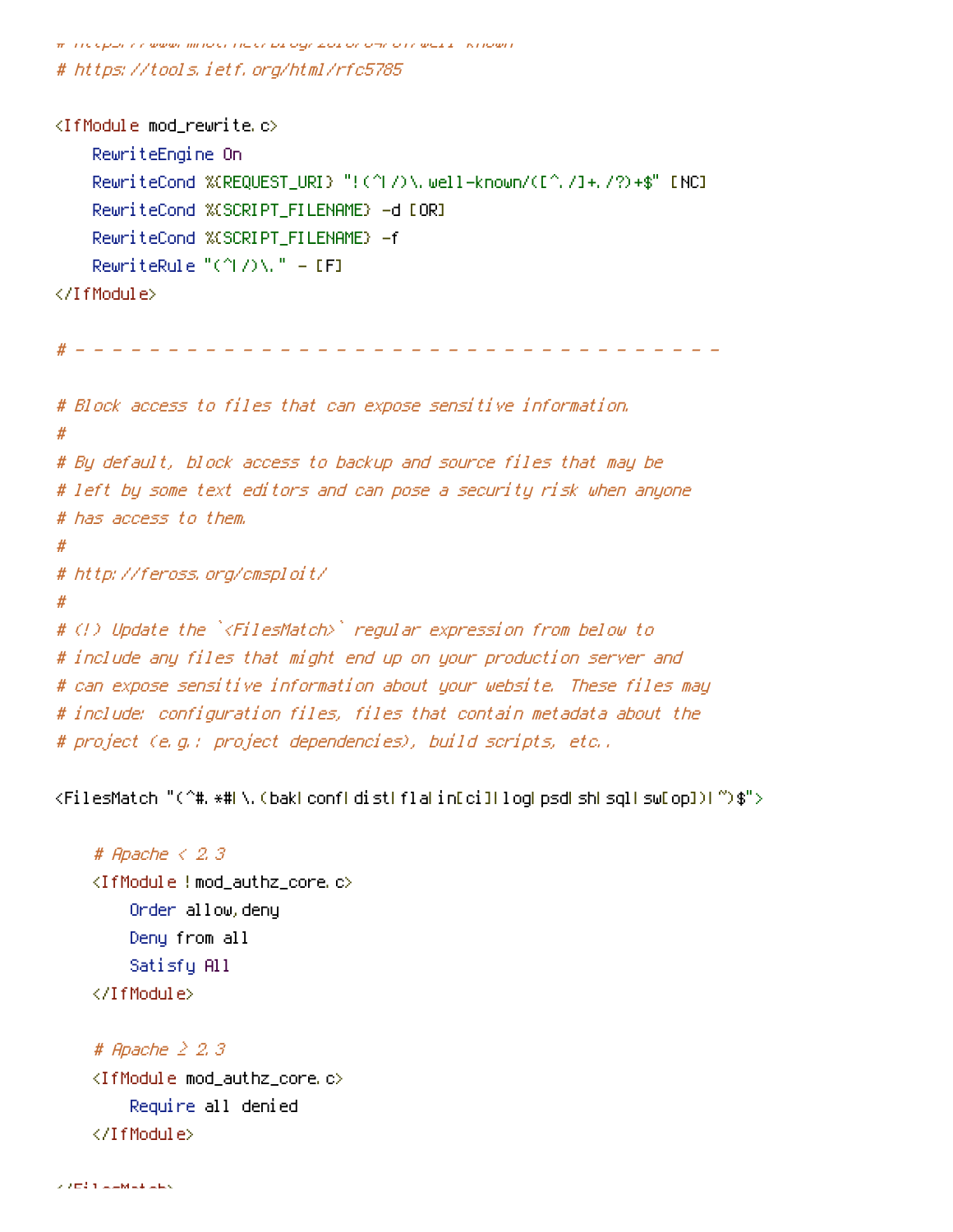```
# ---------------------------
# | Reducing MIME type security risks
                                                                    \overline{1}# ----------------------
# Prevent some browsers from MIME-sniffing the response.
#
# This reduces exposure to drive-by download attacks and cross-origin
# data leaks, and should be left uncommented, especially if the server
# is serving user-uploaded content or content that could potentially be
# treated as executable by the browser.
# http://www.slideshare.net/hasegawayosuke/owasp-hasegawa
# http://blogs.msdn.com/b/ie/archive/2008/07/02/ie8-security-part-v-comprehensive-
protection, aspx
# https://msdn.microsoft.com/en-us/library/ie/gg622941.aspx
# https://mimesniff.spec.whatwg.org/
<IfModule mod headers.c>
    Header set X–Content–Type–Options "nosniff"
</IfModule>
 # | Server-side technology information |
                                                                     \prime# ----------------------
# Remove the `X-Powered-By` response header that:
#* is set by some frameworks and server-side languages
#
    (e.g.: ASP.NET, PHP), and its value contains information
#
    about them (e.g.: their name, version number)
#
#
```

```
* doesn't provide any value as far as users are concern,
#
```

```
and in some cases, the information provided by it can
#
```

```
be used by attackers
#
```

```
#
```

```
# (!) If you can, you should disable the `X-Powered-By` header from the
# language / framework level (e.g.: for PHP, you can do that by setting
# `expose_php = off` in `php.ini`)
```

```
the property of the property of
```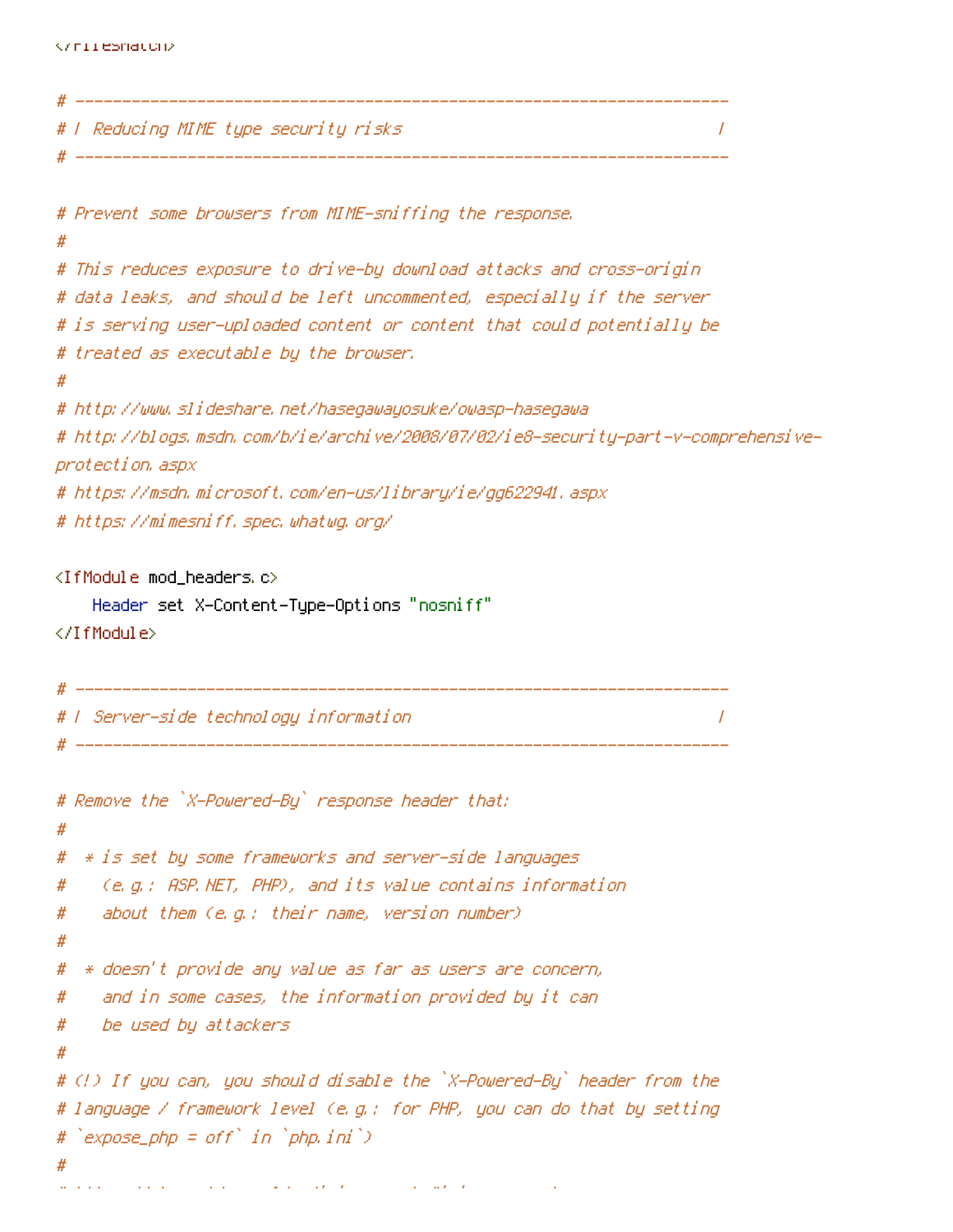# https://php.net/manual/en/ini.core.php#ini.expose-php

```
<IfModule mod_headers.c>
  Header unset X-Powered-By
</IfModule>
               # ------------------
```
 $\prime$ 

```
# Prevent Apache from adding a trailing footer line containing
# information about the server to the server-generated documents
# (e.g.: error messages, directory listings, etc.)
## https://httpd.apache.org/docs/current/mod/core.html#serversignature
```
#### ServerSignature Off

# | Server software information |

| # |                     |
|---|---------------------|
|   | # # WEB PERFORMANCE |
|   |                     |
|   |                     |
|   |                     |
|   | # / Compression     |
|   |                     |

<IfModule mod\_deflate.c>

# Force compression for mangled `Accept-Encoding` request headers # https://developer.yahoo.com/blogs/ydn/pushing-beyond-gzipping-25601.html

<IfModule mod\_setenvif.c> <IfModule mod\_headers.c> SetEnvIfNoCase ^(Accept-EncodXngl X-cept-Encodingl X(15)1 ^(15)1-(15)) \$ ^((gzipLdeflate)\s\*,?\s\*)+L{X~-I{4,13}\$ HAVE\_Accept-Encoding RequestHeader append Accept-Encoding "gzip,deflate" env=HAVE\_Accept-Encoding </IfModule> </IfModule>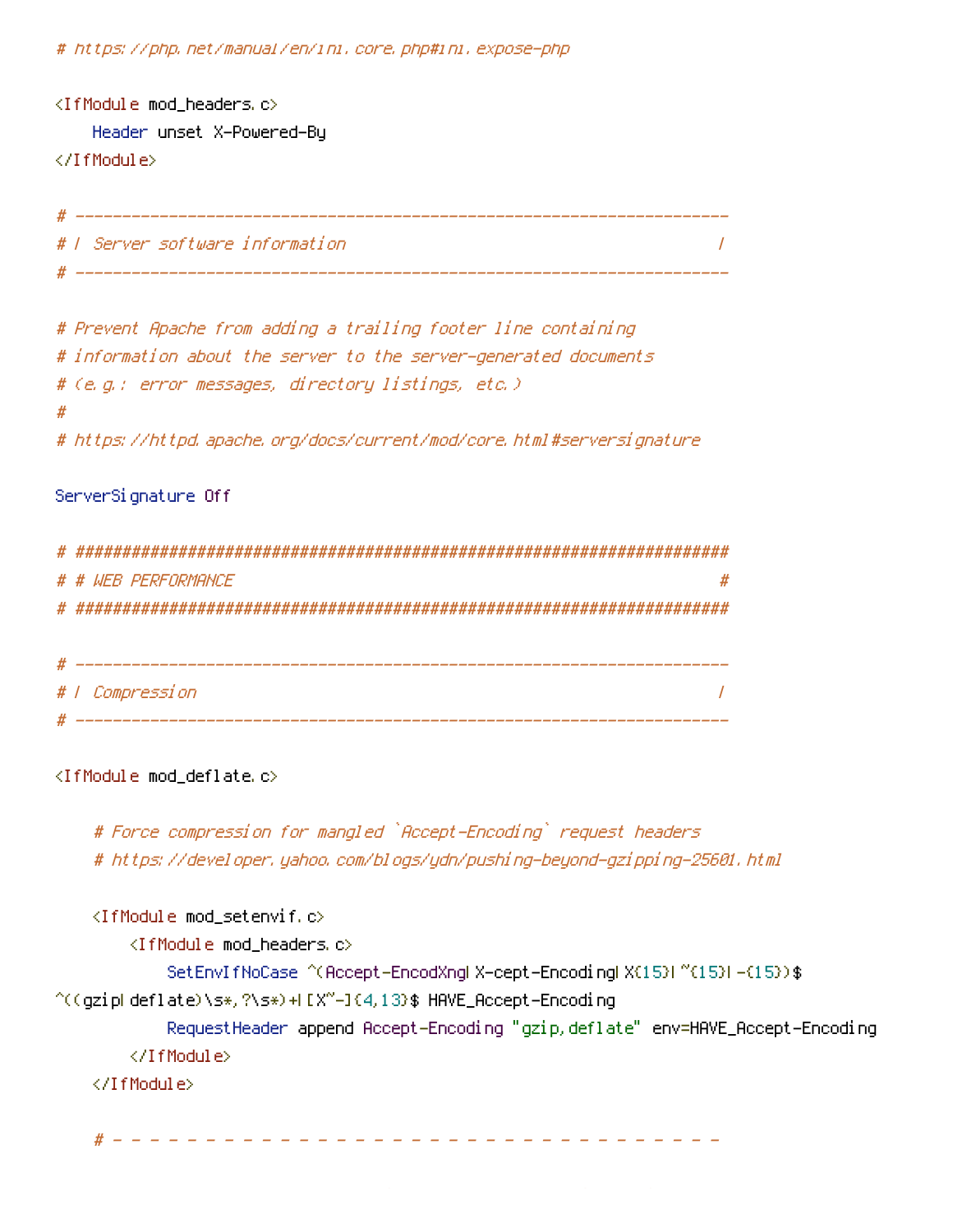```
# Compress all output labeled with one of the following media types.
## (!) For Apache versions below version 2.3.7 you don't need to
# enable `mod_filter` and can remove the `<IfModule mod_filter.c>`
# and `</IfModule>` lines as `AddOutputFilterByTupe` is still in
# the core directives.
\boldsymbol{\#}# https://httpd.apache.org/docs/current/mod/mod_filter.html#addoutputfilterbytype
```
### <IfModule mod filter.c>

```
AddOutputFilterByType DEFLATE "application/atom+xml" \
                              "application/javascript" \
                              "application/json" \
                              "application/ld+json" \
                              "application/manifest+json" \
                              "application/rdf+xml" \
                              "application/rss+xml" \
                              "application/schema+json" \
                              "application/vnd.geo+json" \
                              "application/vnd.ms-fontobject" \
                              "application/x-font-ttf" \
                              "application/x-javascript" \
                              "application/x-web-app-manifest+json" \
                              "application/xhtml+xml" \
                              "application/xml" \
                              "font/ent" \lambda"font/opentupe"\
                              "image/bmp" \
                              "image/svg+xml" \
                              "image/vnd.microsoft.icon" \
                              "image/x-icon" \
                              "text/cache-manifest" \
                              "text/css" \
                              "text/html" \
                              "text/javascript" \
                              "text/plain" \
                              "text/voard" \
                              "text/vnd.rim.location.xloc" \
                              "text/vtt" \
                              "text/x-component" \
                              "text/x-cross-domain-policy" \
```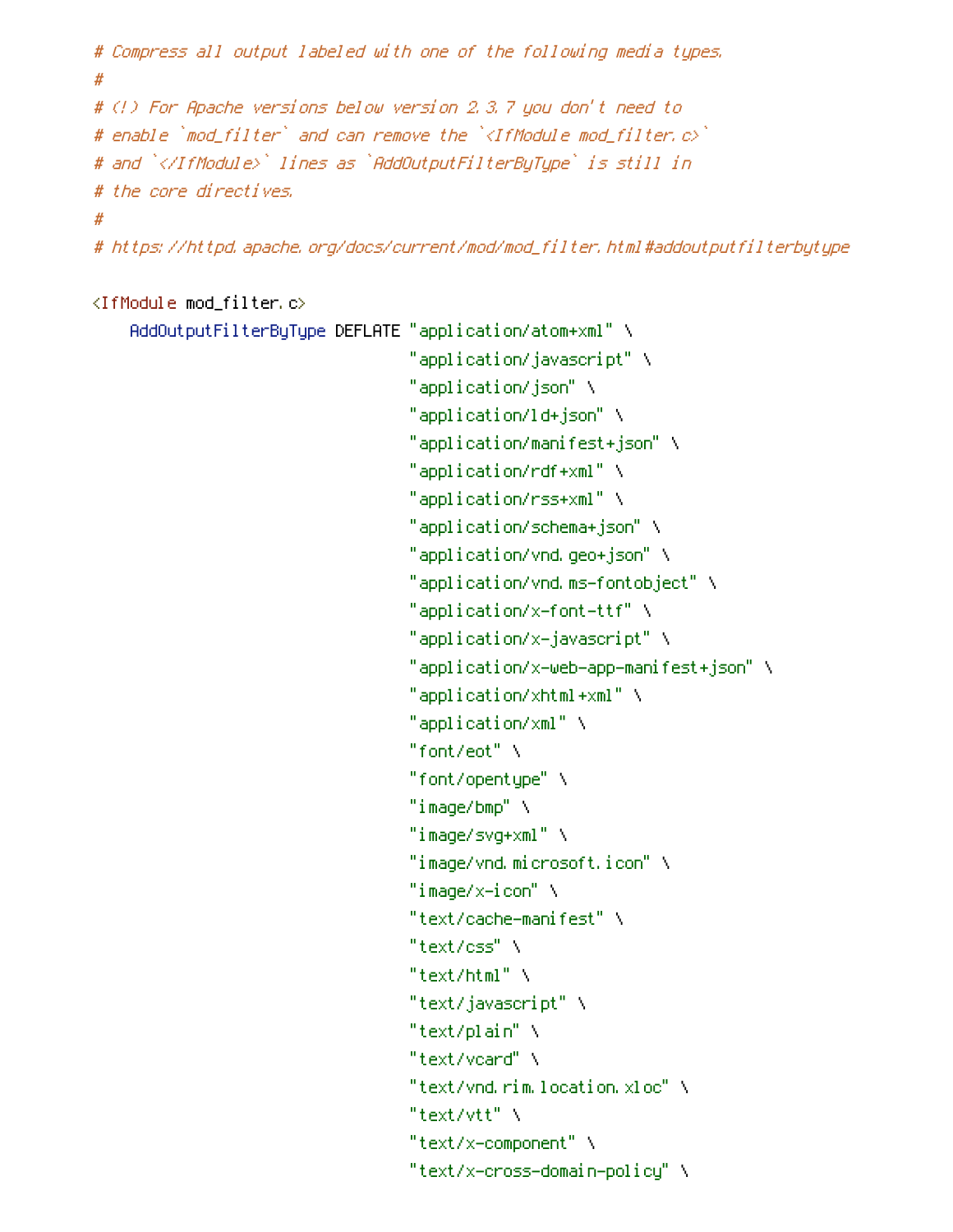## </IfModule>

```
# Map the following filename extensions to the specified
   # encoding type in order to make Apache serve the file types
   # with the appropriate `Content-Encoding` response header
   # (do note that this will NOT make Apache compress them!).
   ## If these files types would be served without an appropriate
   # `Content-Enable` response header, client applications (e.g.:
   # browsers) wouldn't know that they first need to uncompress
   # the response, and thus, wouldn't be able to understand the
   # content.
   ## https://httpd.apache.org/docs/current/mod/mod_mime.html#addencoding
   \langleIfModule mod mime.c\rangleAddEncoding gzip
                        and the state of SVGZ.
   </IfModule>
</IfModule>
# T ETags
                                                                \prime# Remove `ETags` as resources are sent with far-future expires headers.
# https://developer.yahoo.com/performance/rules.html#etags
# https://tools.ietf.org/html/rfc7232#section-2.3
# `FileETag None` doesn't work in all cases.
<IfModule mod_headers.c>
   Header unset ETag
```
</IfModule>

 $#$ 

FileETag None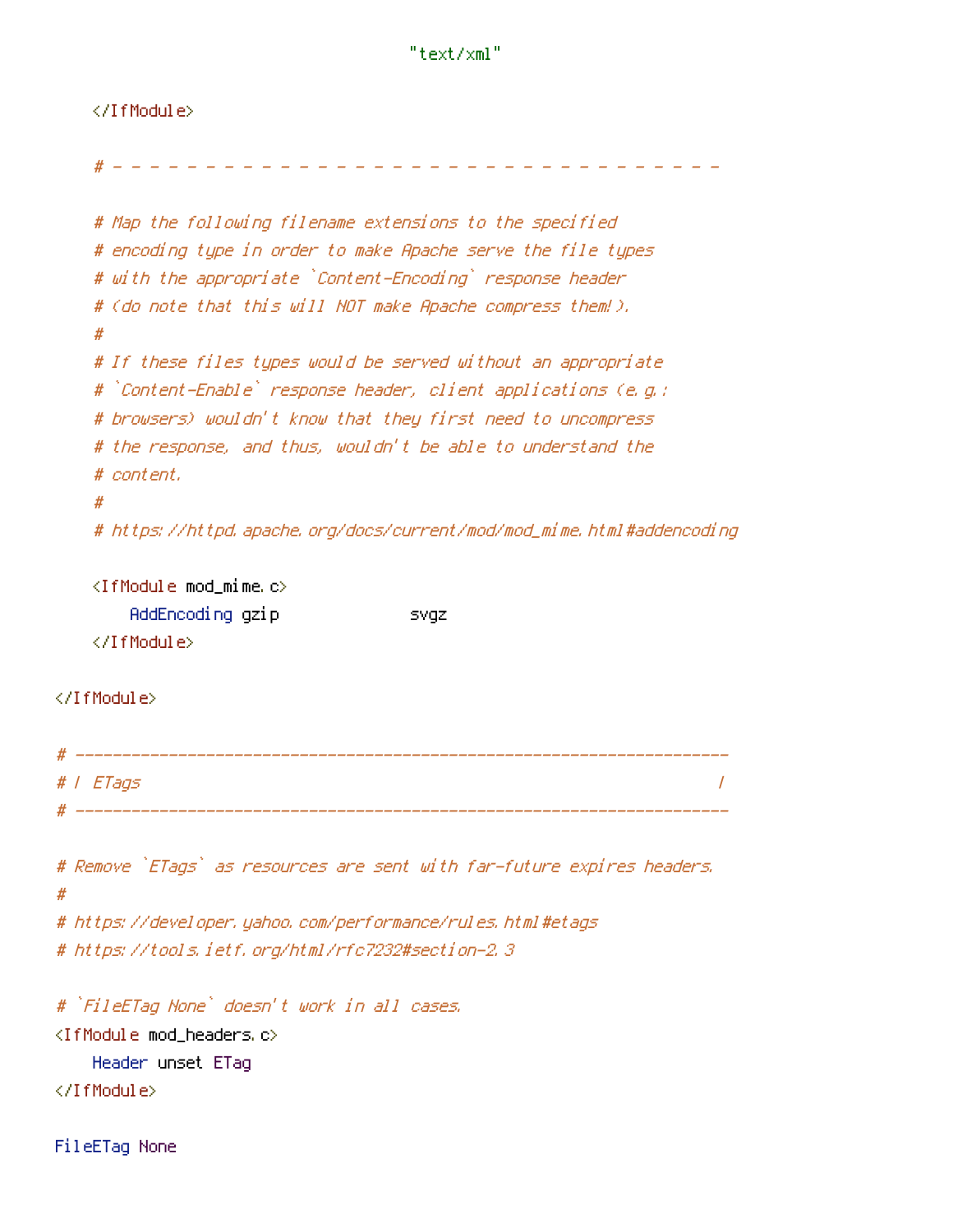# | Expires headers

# -----------

|   | # Serve resources with far-future expires headers.            |
|---|---------------------------------------------------------------|
| # |                                                               |
|   | # (!) If you don't control versioning with filename-based     |
|   | # cache busting, you should consider lowering the cache times |
|   | # to something like one week.                                 |
| # |                                                               |
|   | # https://httpd.apache.org/docs/current/mod/mod_expires.html  |
|   |                                                               |

 $\overline{1}$ 

# <IfModule mod\_expires.c>

| ExpiresActive on<br>ExpiresDefault                                      | "access plus 1 month"                        |
|-------------------------------------------------------------------------|----------------------------------------------|
| # CSS                                                                   |                                              |
| ExpiresByType text/css                                                  | "access plus 1 year"                         |
| # Data interchange                                                      |                                              |
| ExpiresByType application/atom+xml<br>ExpiresByType application/rdf+xml | "access plus 1 hour"<br>"access plus 1 hour" |
| ExpiresByType application/rss+xml                                       | "access plus 1 hour"                         |
| ExpiresByType application/json                                          | "access plus 0 seconds"                      |
| ExpiresByType application/ld+json                                       | "access plus 0 seconds"                      |
| ExpiresByType application/schema+json                                   | "access plus 0 seconds"                      |
| ExpiresByType application/vnd.geo+json                                  | "access plus 0 seconds"                      |
| ExpiresByType application/xml                                           | "access plus 0 seconds"                      |
| ExpiresByType text/xml                                                  | "access plus 0 seconds"                      |
|                                                                         |                                              |

# Favicon (cannot be renamed!) and cursor images

| ExpiresByType image/vnd.microsoft.icon | "access plus 1 week" |
|----------------------------------------|----------------------|
| ExpiresByType image/x-icon             | "access plus 1 week" |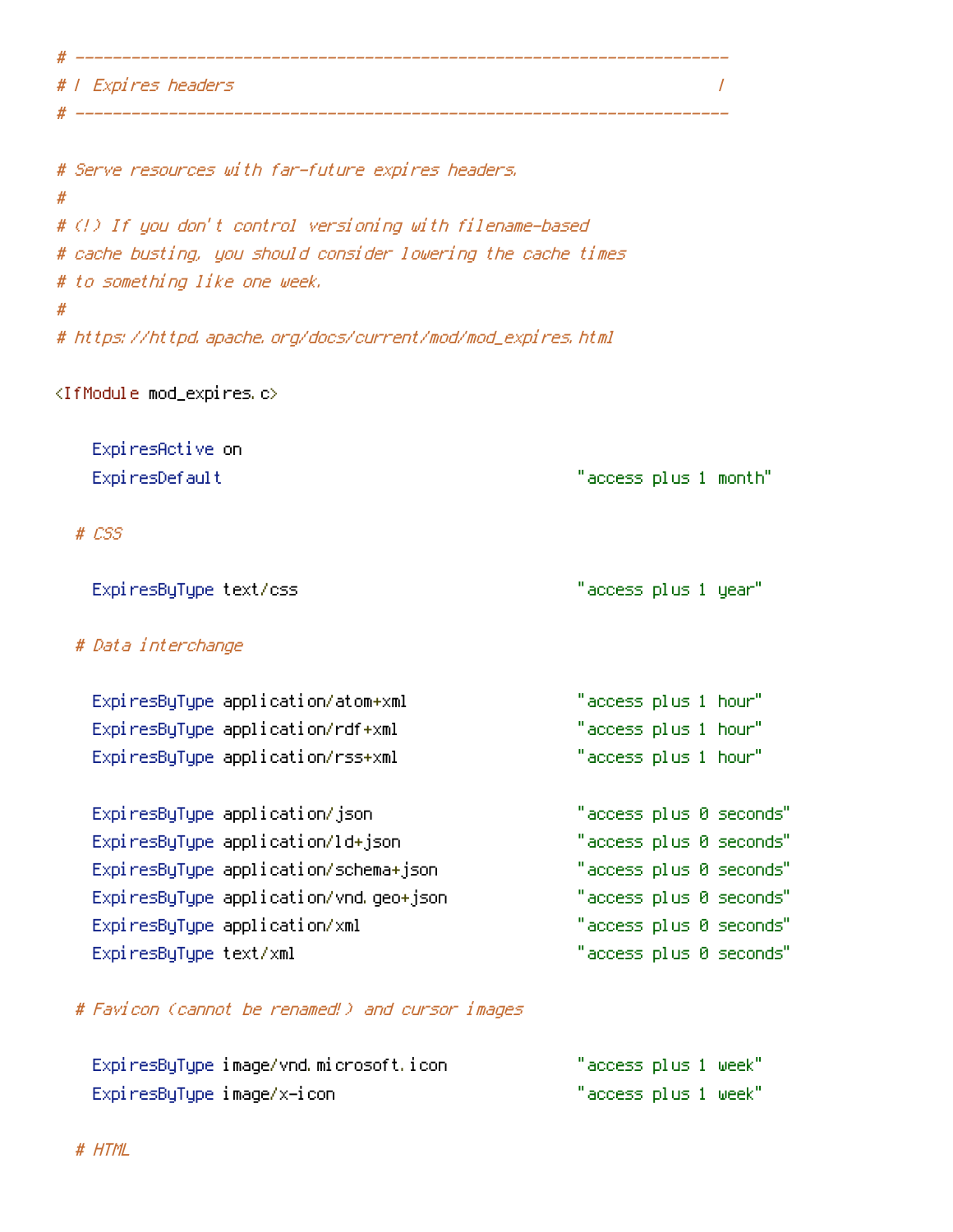# ExpiresByType text/html

"access plus 0 seconds"

# # JavaScript

| ExpiresByType application/javascript   | "access plus 1 year". |  |
|----------------------------------------|-----------------------|--|
| ExpiresByType application/x-javascript | "access plus 1 year". |  |
| ExpiresByType text/javascript          | "access plus 1 year". |  |

# # Manifest files

| ExpiresByType application/manifest+ison                                   | "access plus 1 week"    |
|---------------------------------------------------------------------------|-------------------------|
| ExpiresByType application/x-web-app-manifest+json "access plus 0 seconds" |                         |
| ExpiresByType text/cache-manifest                                         | "access plus 0 seconds" |

# # Media files

| Expi resByType audio/ogg    | "access plus 1 month" |  |
|-----------------------------|-----------------------|--|
| ExpiresByType image/bmp     | "access plus 1 month" |  |
| ExpiresByType image/gif     | "access plus 1 month" |  |
| ExpiresByType image/jpeg    | "access plus 1 month" |  |
| ExpiresByType image/png     | "access plus 1 month" |  |
| ExpiresByType image/svg+xml | "access plus 1 month" |  |
| ExpiresByType image/webp    | "access plus 1 month" |  |
| ExpiresByType video/mp4     | "access plus 1 month" |  |
| ExpiresByType video/ogg     | "access plus 1 month" |  |
| ExpiresByType video/webm    | "access plus 1 month" |  |

# # Web fonts

| # Embedded OpenType (EOT)<br>ExpiresByType application/vnd.ms-fontobject<br>ExpiresByType font/eot | "access plus 1 month"<br>"access plus 1 month" |
|----------------------------------------------------------------------------------------------------|------------------------------------------------|
| # OpenType<br>ExpiresByType font/opentype                                                          | "access plus 1 month"                          |
| # TrueType<br>ExpiresByType application/x-font-ttf                                                 | "access plus 1 month"                          |
| # Web Open Font Format (WOFF) 1.0<br>ExpiresByType application/font-woff                           | "access plus 1 month"                          |